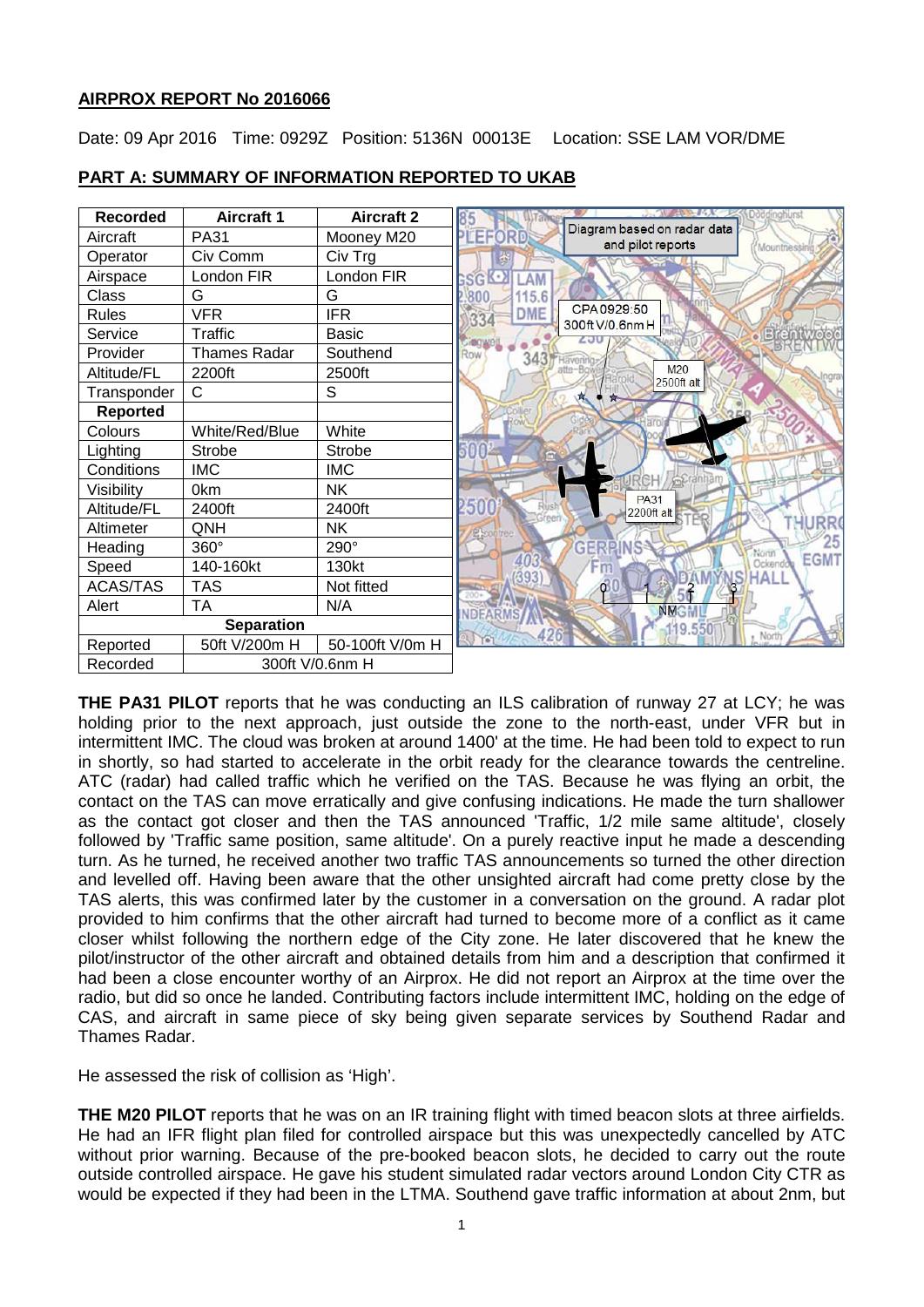he was in IMC with no way of knowing what would be the best course of action. He received a second traffic report at 1/2nm. He popped out of cloud briefly to see the PA31 pass close underneath in a slight descent. There was no action required because it had passed as soon as it was seen. He felt that a Deconfliction Service was inappropriate due to the proximity of controlled airspace.

He assessed the risk of collision as 'High'.

**THE SOUTHEND CONTROLLER** reports that at 0928 he opened Southend radar and, following a handover from Southend approach (non radar), inherited the M20 under a Basic Service. At 0929, he passed Traffic Information on a contact observed in the vicinity of LAM at a similar indicated altitude. The pilot advised he had the traffic in sight. At 0930, the pilot free-called Luton Radar.

#### **Factual Background**

The weather at London City was recorded as follows:

METAR EGLC 090920Z 23008KT 190V260 9999 FEW012 BKN026 09/06 Q1002=

The weather at Southend was recorded as follows:

METAR EGMC 090920Z 18012KT 9999 -RA FEW010 BKN013 09/07 Q1002=

### **Analysis and Investigation**

### **CAA ATSI**

ATSI had access to reports from both aircraft, area radar recording as well as recordings of the London City and Southend frequencies. Screenshots produced in the report are provided using the area radar recordings. Levels indicated are in altitude.

The PA31 pilot was operating under VFR on a local flight from London City and was engaged in the calibration of the London City ILS in receipt of a Traffic Service from Thames Radar. The M20 pilot was operating under IFR on a cross-country training flight. The M20 pilot was in receipt of a Basic Service from Southend, initially without the aid of surveillance equipment.

At 0920:54 the M20 pilot contacted Southend Approach maintaining 2400ft. A Basic Service was agreed and the pilot was asked to squawk 4575 (this code is used by Southend as a conspicuity code).

The traffic situation at 0924:11 (Figure 1) showed the PA31 effectively downwind right for London City (code 5004) and the M20 approaching from the southeast. There was traffic inbound to London City (code 6270) on approximately an 11nm final, which the PA31 pilot had been advised that he may have to hold for.



Figure 1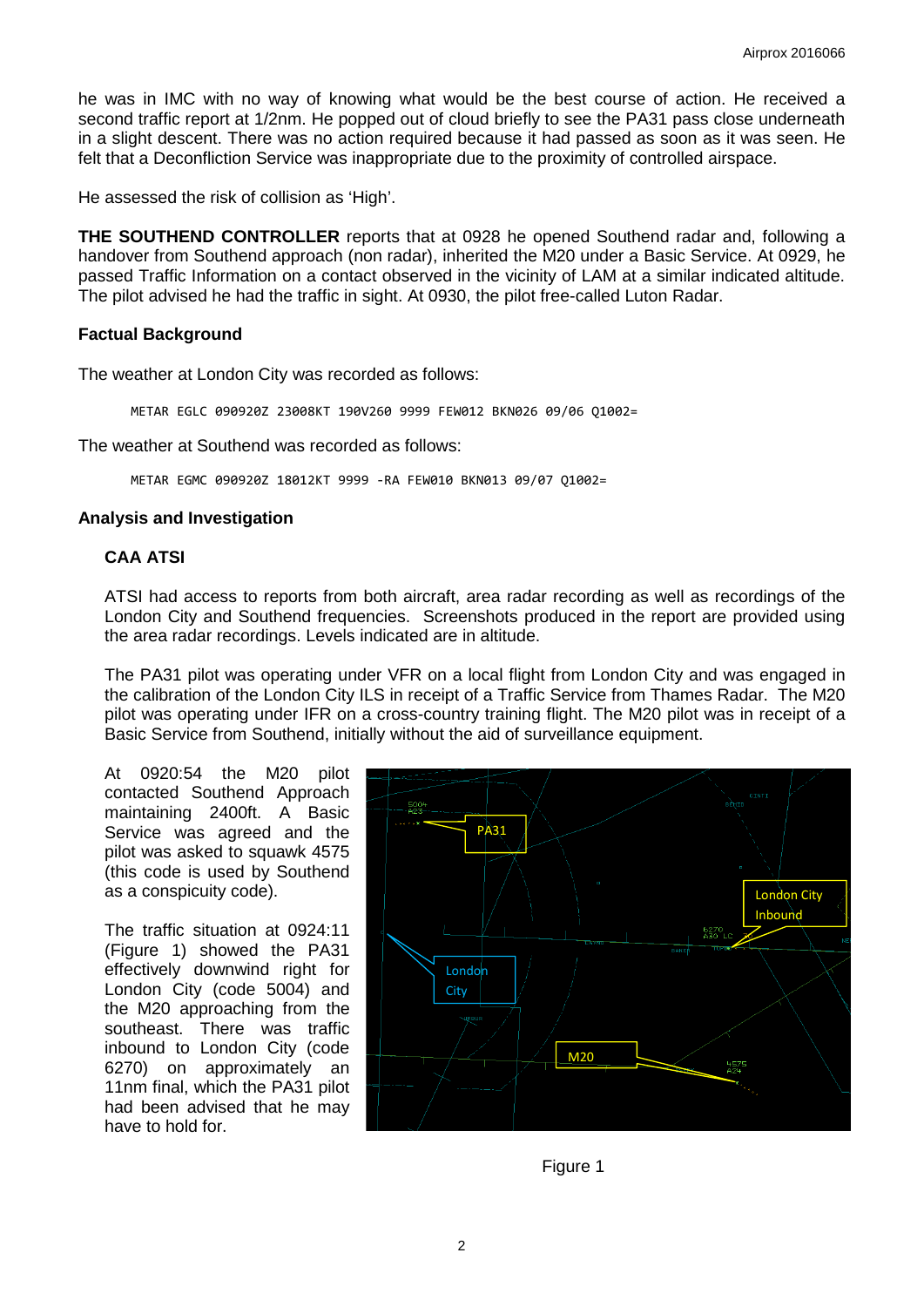At 0925:45, the PA31 pilot commenced left-hand orbits as delaying action behind the aircraft inbound to London City Airport.

At 0926:50, (Figure 2), the Thames Radar controller issued Traffic Information about an unknown aircraft approaching from the Southeast.



At 0927:53, the PA31 pilot was advised that he could continue with the profile he had requested (for calibrating the ILS at London City).

At 0929:11, (Figure 3), the Thames Radar controller updated the Traffic Information to the PA31 pilot and asked if he was visual. The PA31 pilot reported he was not visual and as he had a traffic warning from the TCAS elected to descend.



Figure 3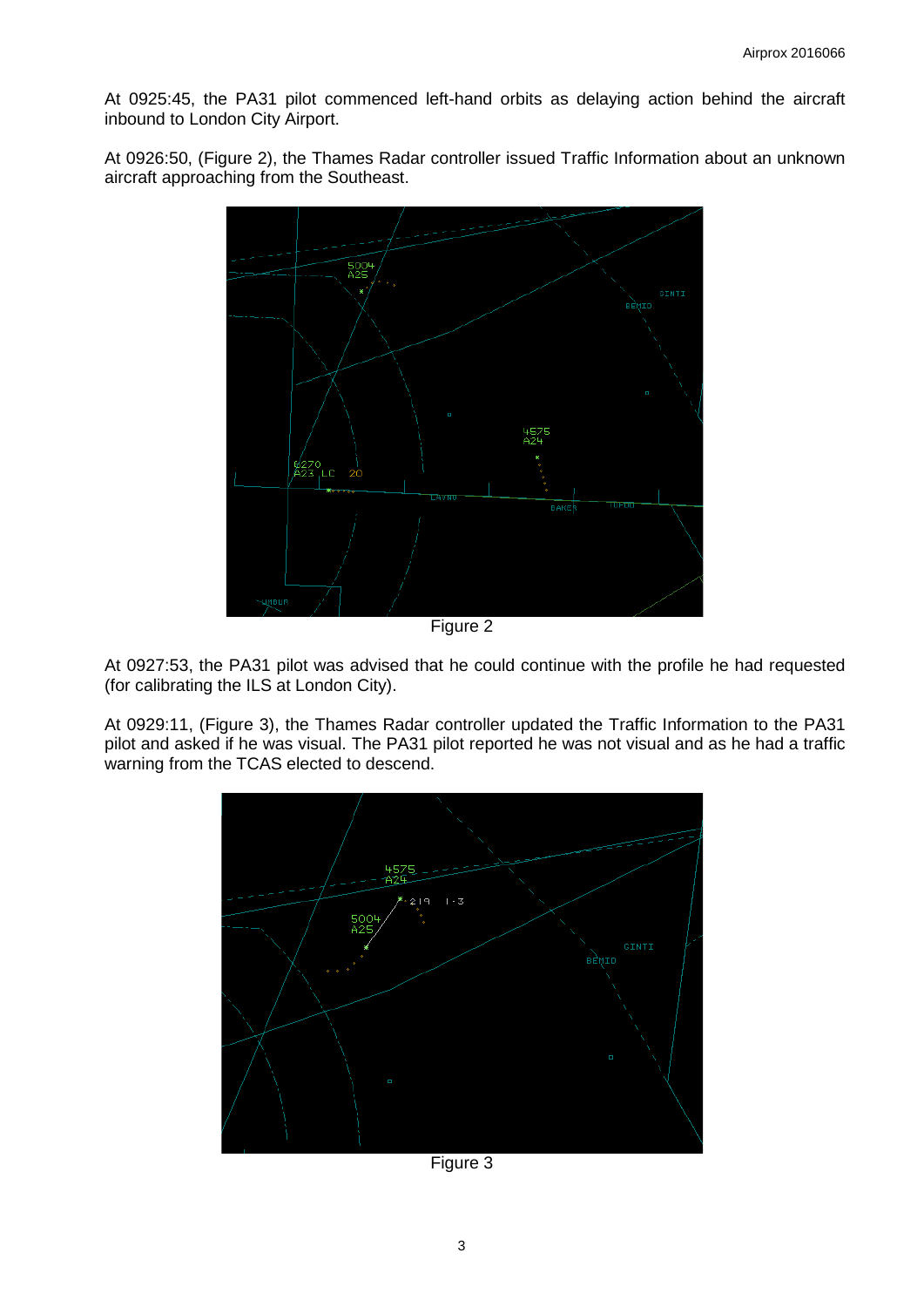At 0929:30, (Figure 4), the Southend controller had opened the radar position and, although the M20 pilot was still under a Basic Service, provided Traffic Information about the aircraft orbiting to the south of their track. The M20 pilot had just made a left turn onto a westerly heading at this point and reported that he was IMC.



CPA occurred at 0929:46 (Figure 5), indicating 300ft and 0.6nm, although because of the relevant positions, speeds and routing of the two aircraft, this proximity continued for several seconds until, at 0929:50, the M20 pilot reported to Southend that he had the PA31 in sight and, at 0929:53, the PA31 pilot reported to Thames Radar that he was visual with the M20 and was climbing again.

The M20 pilot had filed an IFR flight plan inside controlled airspace but because the Flight Plan appeared to have been cancelled by Eurocontrol, he had elected to continue with the flight outside of controlled airspace.

The PA31 pilot was conducting a number of approaches to London City for the purpose of calibrating their ILS. These flights are flown VFR and involve various 'profiles' to the instrument approach to be flown. The presence of an inbound scheduled aircraft meant that following the last flown profile, it would be necessary to delay the next approach. The approaches themselves often required a greater degree of protection during the approach than those which exist during normal operations – a result of the requirement to measure the accuracy of the aid being calibrated.

The Basic Service provided by Southend Radar was initially provided to the M20 pilot without Radar due to staff sickness. When Radar was opened, the controller considered it necessary to issue Traffic Information but did not upgrade the service.

Co-ordination could have taken place between Thames Radar and Southend but because the flights were operating in Class G airspace, no 'control' could have been placed on either aircraft in relation to the type of service they were being provided with. Operating as they were in Class G airspace, the pilots of both aircraft were ultimately responsible for their own collision avoidance.

# **UKAB Secretariat**

The PA31 and M20 pilots shared an equal responsibility for collision avoidance and not to operate in such proximity to other aircraft as to create a collision hazard<sup>[1](#page-3-0)</sup>. If the incident geometry is considered as converging then the PA31 pilot was required to give way to the M[2](#page-3-1)0<sup>2</sup>.

<span id="page-3-1"></span><span id="page-3-0"></span>

SERA.3205 Proximity.<br>SERA.3210 Right-of-way (c)(2) Converging.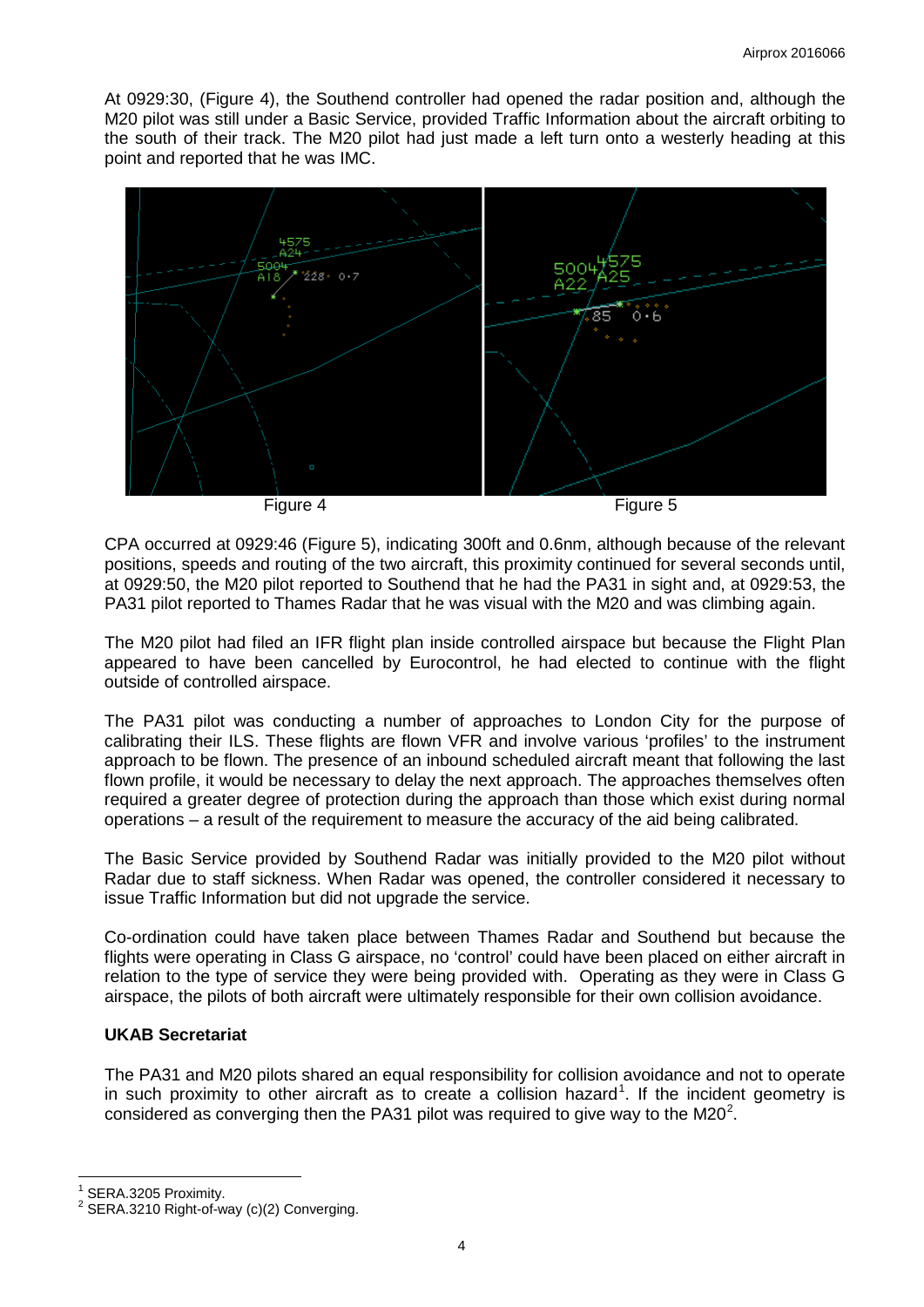The M20 pilot reported that he was in receipt of a Traffic Service from Southend; in fact, he was in receipt of a Basic Service but nonetheless received Traffic Information from the Southend Radar Controller once the radar was activated.

SERA rules for VFR flight state:

SERA.5001: VMC visibility and distance from cloud minima are contained in Table S5-1. This states that in Class G Airspace at and below 900m (3,000 ft) AMSL, or 300m (1,000 ft) above terrain, whichever is the higher, aircraft must be 5km clear of cloud and with the surface in sight.

SERA.5005: Visual Flight Rules state that, except when operating as a special VFR flight, VFR flights shall be conducted so that the aircraft is flown in conditions of visibility and distance from clouds equal to or greater than those specified in Table S5-1.

### **Summary**

An Airprox was reported when a PA31 and a M20 flew into proximity at 0929 on Saturday  $9<sup>th</sup>$  April 2016. The PA31 pilot was operating under VFR in IMC, and the M20 pilot was operating under IFR in IMC. The PA31 pilot was in receipt of a Traffic Service from Thames Radar and the M20 pilot was in receipt of a Basic Service from Southend.

# **PART B: SUMMARY OF THE BOARD'S DISCUSSIONS**

Information available consisted of reports from the pilots of both aircraft, transcripts of the relevant RT frequencies, radar photographs/video recordings, reports from the air traffic controllers involved and reports from the appropriate ATC and operating authorities.

The Board first discussed the actions of the PA31 pilot. A Board member with previous flight calibration experience highlighted the weather limitations for calibration flights and the impact these can have on this type of operation. The member pointed out that when holding for a profile run there is more flexibility regarding the area the pilot may opt to carry out any holding manoeuvres to ensure they remain VMC; whilst the actual calibration profile run is being conducted the pilot may be intermittently IMC due to the constraints of the profile run. When positioning or holding prior to the calibration run, as in this situation, if the aircraft is flying intermittently in IMC then the pilot must ensure that they have an appropriate Air Traffic Service. In this respect, the Board noted that the PA31 pilot had not informed ATC of his change in meteorological conditions from VMC to IMC, which might have influenced the actions of the Air Traffic Controller, especially when observing other aircraft in his proximity. Other members pointed out that if the aircraft was flying under VFR rules then its pilot must maintain VMC. The Board then discussed at great length the fact that the PA31 pilot was operating in IMC under VFR in Class G airspace<sup>[3](#page-4-0)</sup> and whether this was a prudent course of action; they considered that this was a contributory factor in the incident which, with all these factors combined, meant that the PA31 pilot had likely become over-reliant on his TAS indications (which he acknowledged himself were especially inaccurate during turns), supplemented by ATC under the Traffic Service, in what was essentially see-and-avoid airspace.

The Board then turned to the actions of the M20 pilot. Mindful that the instructor had planned a sortie in controlled airspace and had booked training approaches at different aerodromes, the Board were nonetheless highly surprised that, on finding out that his flight plan had been withdrawn, he had then carried on outside controlled airspace in IMC without a radar service in what was acknowledged as very busy airspace. The Board were unanimous in agreeing that the M20 pilot had had an inappropriate Air Traffic Service for the meteorological conditions, and that this was a contributory factor in the incident. Although a radar controller was available at Southend the senior controller had decided not to open radar due to staff sickness and had deemed it operationally practical to open radar later to ensure full operational coverage at busier times of the day. As the M20 pilot had not

<span id="page-4-0"></span><sup>&</sup>lt;sup>3</sup> SERA.5005 Visual Flight Rules